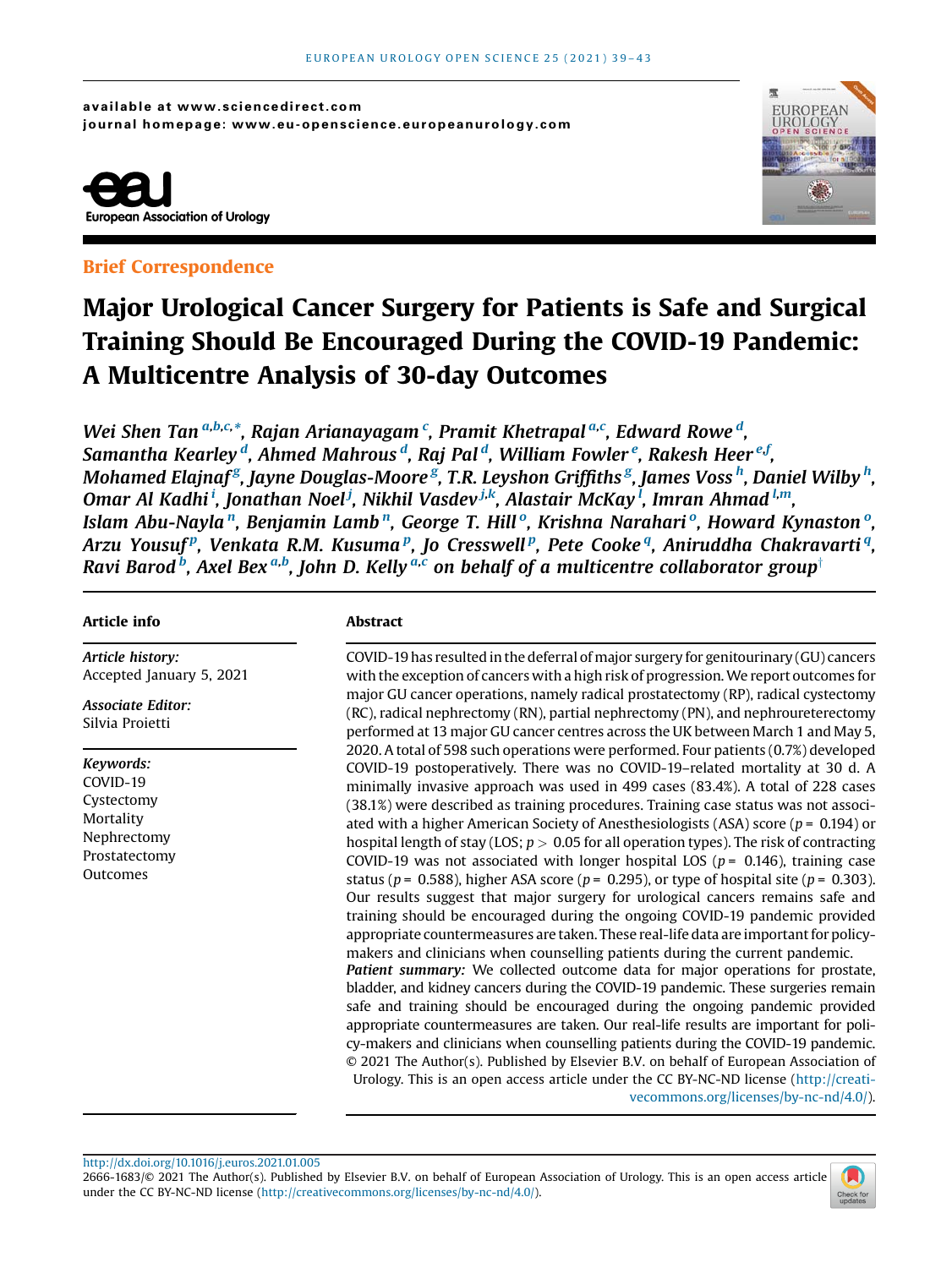|                                                                                                                                                                      | All patients $(n = 598)$ | $RP(n = 282)$    | $RC(n = 104)$    | $RN(n = 124)$    | $PN (n = 52)$    | RNU $(n = 36)$      |
|----------------------------------------------------------------------------------------------------------------------------------------------------------------------|--------------------------|------------------|------------------|------------------|------------------|---------------------|
| Median age, yr (IQR)                                                                                                                                                 | $65.1(58.5 - 71.3)$      | 64.1 (59.0-68.6) | 70.4 (60.4-75.4) | 65.9 (58.5-73.4) | 59.4 (52.1-68.5) | $61.8(62.5 - 75.4)$ |
| ASA score, $n$ $(\%)$                                                                                                                                                |                          |                  |                  |                  |                  |                     |
|                                                                                                                                                                      | 83 (13.9)                | 47 (16.7)        | 11(10.5)         | 13(10.5)         | 8(15.3)          | 4(11.2)             |
| $\mathbf{I}$                                                                                                                                                         | 393 (65.7)               | 212(75.1)        | 58 (55.8)        | 74 (59.7)        | 33(63.5)         | 16(44.4)            |
|                                                                                                                                                                      | 122 (20.4)               | 23(8.2)          | 35 (33.7)        | 37 (29.8)        | 11(21.2)         | 16 (44.4)           |
| Surgical technique, n (%)                                                                                                                                            |                          |                  |                  |                  |                  |                     |
| Open                                                                                                                                                                 | 99 (16.6)                | 1(0.4)           | 39 (39.4)        | 46 (37.1)        | 7(13.5)          | 6(16.7)             |
| Robotic                                                                                                                                                              | 418 (69.9)               | 280 (99.3)       | 65(62.5)         | 12(9.7)          | 43 (82.7)        | 18(50.0)            |
| Laparoscopic                                                                                                                                                         | 81 (13.5)                | 1(0.4)           | 0(0)             | 66 (53.2)        | 2(3.8)           | 12(33.3)            |
| Training case, n (%)                                                                                                                                                 |                          |                  |                  |                  |                  |                     |
| No.                                                                                                                                                                  | 370 (61.9)               | 173(61.3)        | 69 (66.3)        | 68 (54.8)        | 34 (65.4)        | 26(72.2)            |
| <b>Yes</b>                                                                                                                                                           | 228 (38.1)               | 109(38.7)        | 35 (33.7)        | 56 (45.2)        | 18(34.6)         | 10(27.8)            |
| Mean $EOT \pm SD$ (min)                                                                                                                                              |                          |                  |                  |                  |                  |                     |
| Training cases                                                                                                                                                       |                          | $174.0 \pm 63.5$ | $334.3 \pm 79.1$ | $162.7 \pm 44.4$ | $207.0 \pm 70.0$ | 197.1 (56.2)        |
| Non-training cases                                                                                                                                                   |                          | $159.6 \pm 59.5$ | $255.7 \pm 80.3$ | $145.1 \pm 60.4$ | $181.9 \pm 63.9$ | 209.5 (47.1)        |
| Median LOS, d (IOR)                                                                                                                                                  | $3.0(1.0-5.0)$           | $1.0(1.0-2.0)$   | $7.5(6.0-11.8)$  | $4.0(3.0-6.0)$   | $3.0(2.0-4.0)$   | $4.0(3.0-5.0)$      |
| Developed COVID-19, $n$ (%)                                                                                                                                          | 4(0.7)                   | 0(0)             | 3(2.9)           | 1(0.8)           | 0(0)             | 0(0)                |
| $EOT =$ estimated energing time: $IODa =$ intergraphic range $IOC =$ length of stay $DM =$ partial perhapses any $DC =$ radical systemy $DM =$ radical perhapses any |                          |                  |                  |                  |                  |                     |

<span id="page-1-0"></span>Table 1 – Patient characteristics stratified by type of surgery

EOT = estimated operating time; IQRg = interquartile range; LOS = length of stay; PN = partial nephrectomy; RC = radical cystectomy; RN = radical nephrectomy;  $RNU =$  radical nephroureterectomy;  $RP =$  radical prostatectomy;  $SD =$  standard deviation.

The coronavirus disease 2019 (COVID-19) pandemic has resulted in deferment of between 29% and 53% of genitourinary cancer surgeries globally [\[1\].](#page-3-0) Initial reports suggest that 30-d mortality among patients who contracted COVID-19 in the perioperative period was 23.8% [\[2\].](#page-3-0) Despite the catastrophic effects of COVID-19, it remains necessary to provide prompt cancer surgery with curative intent for selected patients.

International societies and national bodies have produced guidelines aimed at minimising the risk of contracting COVID-19 while balancing treatment options, although these recommendations have been based on limited evidence (Supplementary Table 1). The British Association of Urological Surgeons (BAUS) recommended deferring surgery for T1 kidney cancer and intermediate- and highrisk prostate cancer, and referring patients with muscleinvasive bladder cancer (MIBC) for radical radiotherapy over radical cystectomy (RC)  $[3]$ . Initial guidance from the Royal College of Surgeons (RCS) suggested that laparoscopy should not be used owing to the risk of aerosol formation [\[4\].](#page-3-0) The European Association of Urology (EAU) recommends that minimally invasive procedures should be performed by experienced surgeons, which would limit training opportunities [\[5\]](#page-3-0). As further peaks of COVID-19 infection are anticipated, we sought to explore the impact of recommendations in the context of surgery for major genitourinary (GU) malignancy to provide an evidence base for policy makers.

In this retrospective study, we report outcomes for major GU cancer operations, namely radical prostatectomy (RP), RC, radical nephrectomy (RN), partial nephrectomy (PN), and nephroureterectomy, performed at 13 UK major cancer referral centres between March 1 and May 6, 2020. Early in the study, all hospitals adopted standard perioperative assessments and precautions. The reduction in operations carried out was due to the deferment of cases deemed "less urgent" in view of the competing risk of contracting COVID-

19 as well as the requirement for nursing and medical staff to work in expanded intensive care units across the UK.

For patients undergoing surgery at hot sites, operations were performed in theatres purely reserved for elective non–COVID-19 patients, which in most cases, are in a separate area of the hospital away from patients admitted with COVID-19 infections. Postoperatively, patients were allocated to COVID-19–free wards (green zone) and swabs were taken for SARS-CoV-2 detection if there was a clinical suspicion of COVID-19. Additional COVID-19 safety precautions are described in the Supplementary material. Adherence to guidelines was variable between hospitals and the decision to perform surgery was based on risk assessment at a local level. Institutional review boards exempted this work from ethical approval as it represents an audit of clinical practice.

Patient and hospital characteristics recorded include age, American Society of Anesthesiologists (ASA) score (1, 2,  $\geq$ 3), surgical approach (open, robotic, laparoscopic), hospital length of stay (LOS), and whether an operation was a training case, defined as a urology resident performing part or all of the operation. COVID-19 infection was defined as patients with a positive polymerase chain reaction swab or clinical features consistent with COVID-19 infection. The primary endpoint was 30-d all-cause mortality and COVID-19–related death.

We included 598 patients in the current analysis (Table 1, Supplementary Table 2). [Figure 1](#page-2-0) illustrates the weekly cumulative tally of operations performed across all sites. There was a notable decline in the number of operations when the UK-wide confirmed COVID-19 deaths peaked. Four patients (0.7%) developed COVID-19 postoperatively ( $n = 3$  at hot sites;  $n = 1$  at a cold site), of whom three were discharged from hospital and one remains an inpatient because of postoperative complications. There was no COVID-19–relatedmortality at 30 d. Two patients (0.3%; RC and PN) died from sepsis and multiorgan failure postoperatively which were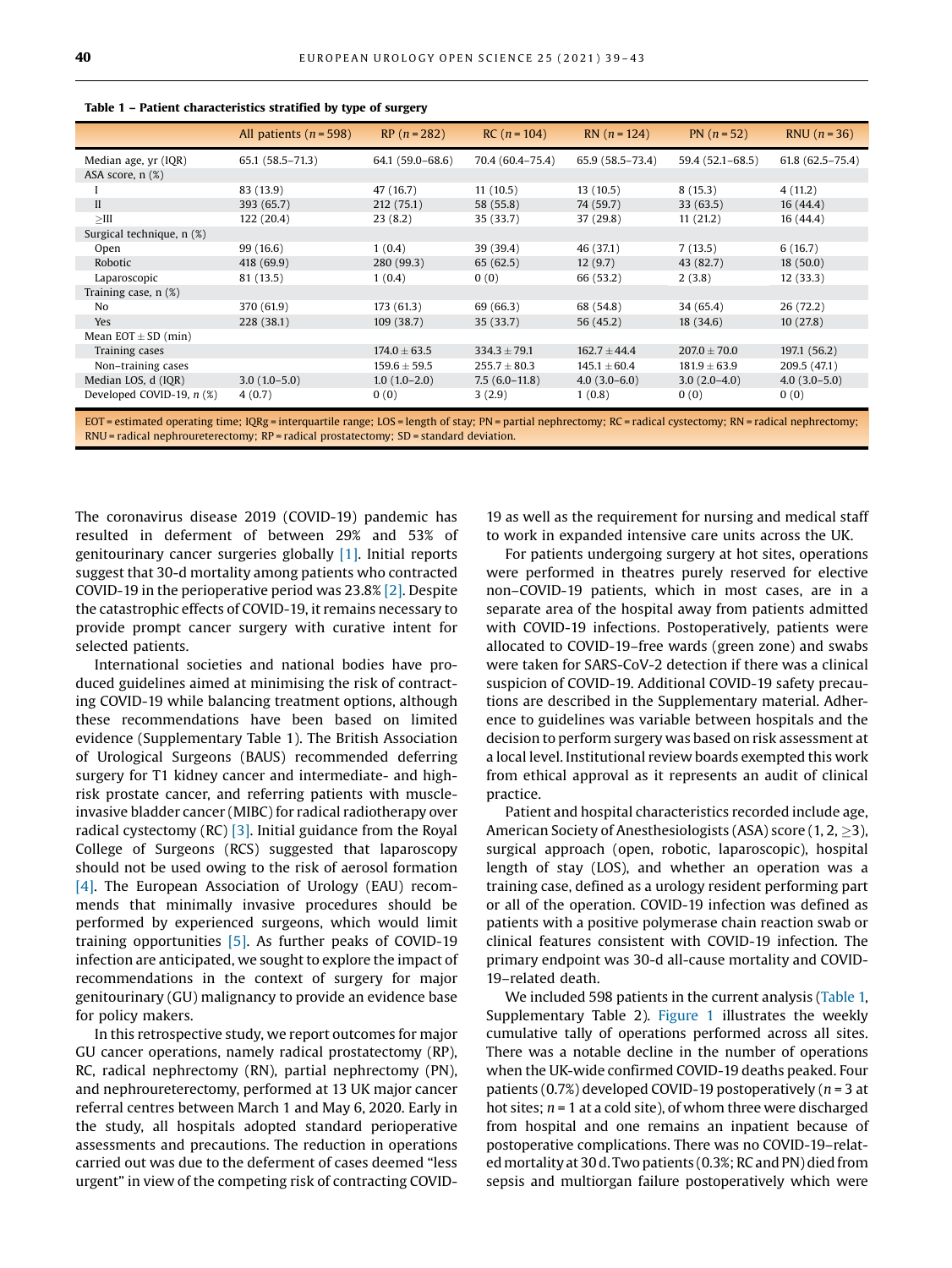<span id="page-2-0"></span>

Fig. 1 – Number of weekly and cumulative UK COVID-19–related deaths and number of surgical operations performed on a weekly basis across all 13 hospitals. NU = nephroureterectomy; PN = partial nephrectomy; RC = radical cystectomy; RN = radical nephrectomy; RP = radical prostatectomy.

deemed not COVID-19–related. None of the medical teams who cared for the four patients who tested positive for COVID-19 developed the infection.

A minimally invasive approach was used in 499 cases (83.4%). A total of 228 cases (38.1%) were described as training procedures ([Table 1](#page-1-0)). There was no significant association between training case status and higher ASA score ( $p = 0.194$ ) or hospital LOS ( $p > 0.05$  for all operation types). The patient risk of contracting COVID-19 was not associated with longer hospital LOS ( $p = 0.146$ ), training case status ( $p = 0.588$ ), higher ASA score ( $p = 0.295$ ), and type of hospital site ( $p = 0.931$ ). The median operating time was longer for training cases than for non–training cases; however, with the exception of radical cystectomy ( $p <$ 0.001), there were no significant differences in mean operating time between the two groups [\(Table 1\)](#page-1-0).

Our findings suggest that major GU cancer surgery can be safely performed if appropriate countermeasures are taken. We report no 30-d COVID-19–related mortality, with a minimal risk of contracting COVID-19 of 0.7%. While we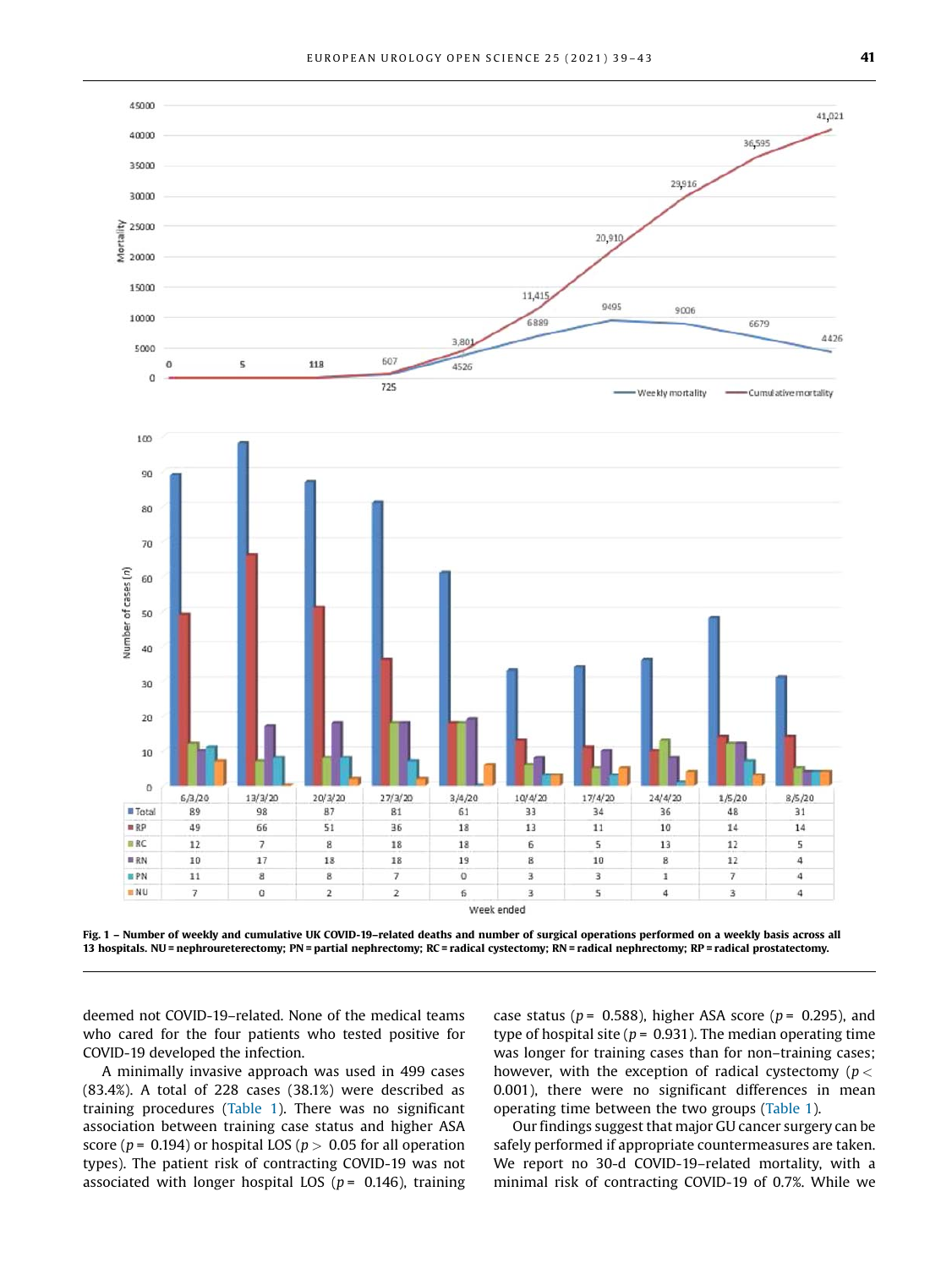<span id="page-3-0"></span>acknowledge that early reports suggest that patients who contract COVID-19 perioperatively have a high risk of mortality, our data suggest that the risk of COVID-19 infection is minimal with safety precautions  $[2]$ . In addition, training should be encouraged, as this had no impact on the risk of COVID-19 transmission and hospital LOS.

It is established that a delay in radical treatment for localised cancer carries the risk of disease progression to the point at which such treatment may no longer be curative [6,7]. Early in the pandemic, there was an emphasis on minimising the competing risk of death due to COVID-19 infection. Patients with cancer are often older, making them more susceptible to COVID-19. In the case of RC in particular, concerns about prolonged operating times, potential admission to the intensive care unit, and prolonged hospital stay increasing the risk of COVID-19 transmission appear to be unproven provided adequate precautions are taken (Supplementary material) [\[8\]](#page-4-0).

Critics of surgery during the COVID-19 pandemic often cite alternatives such as radiation therapy. Radiotherapy with or without hormones is a valid alternative in the case of prostate cancer. However, there is a scarcity of data regarding the competing risk of COVID-19 transmission during attendance at a radiotherapy facility up to 37 times for treatment when compared to an overnight hospital admission. Furthermore, it has been reported that the requirement for androgen deprivation therapy increases cardiovascular risk  $[9]$ . In the case of RC, while selected MIBC patients experience a good outcome from bladdersparing approaches, oncological equivalence cannot be guaranteed [\[10\].](#page-4-0) Our results suggest that a significant number of UK centres did not adhere to recommendations and continued to offer RC, probably because of oncological concerns regarding radiotherapy. For  $\geq$  T2 kidney cancer, surgery remains the only viable option. Equally important is patient choice, and patients often have a preference for one treatment over another. We believe that after proper counselling, referral for surgery should be an option for patients.

There is no doubt that COVID-19 has significantly impacted training. Our results suggest that cases performed by trainees under supervision have no bearing on the risk of COVID-19 transmission. Hence, our data support the continuance of training, particularly because COVID-19 transmission is likely to persist.

We acknowledge limitations of the study. The cohort described represents a well-selected patient group who were deemed suitable for surgery by their urologist following multidisciplinary team review during the COVID-19 pandemic. We have attempted to generalise our results to UK hospitals by performing a multicentre study, but acknowledge that our experience may not be generalisable to other countries. Finally, there remained variability over timing of the peak incidence of COVID-19 deaths across the country, although the peak for COVID-19 deaths experienced by each contributing hospital was captured during the study period.

Our results suggest that major surgery for urological cancers remains safe and that training should be encouraged during the ongoing COVID-19 pandemic provided appropriate countermeasures are taken. These real-life data are important for policy-makers and clinicians when counselling patients during the current pandemic.

Author contributions: Wei Shen Tan had full access to all the data in the study and takes responsibility for the integrity of the data and the accuracy of the data analysis.

Study concept and design: Tan, Kelly.

Acquisition of data: Tan, Arianayagam, Khetrapal, Kearley, Fowler, Elajnaf, Voss, Al Kadhi, Noel, McKay, Abu-Nayla, Hill, Yousuf, Cooke, Chakravarti, Barod, Bex. Analysis and interpretation of data: All authors. Drafting of the manuscript: Tan, Kelly. Critical revision of the manuscript for important intellectual content: All authors. Statistical analysis: Tan. Obtaining funding: None. Administrative, technical, or material support: None. Supervision: Kelly. Other: None.

Financial disclosures: Wei Shen Tan certifies that all conflicts of interest, including specific financial interests and relationships and affiliations relevant to the subject matter or materials discussed in the manuscript (eg, employment/affiliation, grants or funding, consultancies, honoraria, stock ownership or options, expert testimony, royalties, or patents filed, received, or pending), are the following: None.

Funding/Support and role of the sponsor: Wei Shen Tan is funded by the Urology Foundation.

#### Appendix A. Supplementary data

Supplementary material related to this article can be found, in the online version, at doi:[https://doi.org/10.1016/j.](https://doi.org/10.1016/j.euros.2021.01.005) [euros.2021.01.005.](https://doi.org/10.1016/j.euros.2021.01.005)

#### References

- [1] JY-C Teoh, Ong WLK, Gonzalez-Padilla D, et al. A global survey on the impact of COVID-19 on urological services. Eur Urol 2020;78:265– 75. [http://dx.doi.org/10.1016/j.eururo.2020.05.025.](http://dx.doi.org/10.1016/j.eururo.2020.05.025)
- [2] [COVIDSurg Collaborative. Mortality and pulmonary complications](http://refhub.elsevier.com/S2666-1683(21)00005-7/sbref0010) [in patients undergoing surgery with perioperative SARS-CoV-2](http://refhub.elsevier.com/S2666-1683(21)00005-7/sbref0010) [infection: an international cohort study. Lancet 2020;396:27](http://refhub.elsevier.com/S2666-1683(21)00005-7/sbref0010)–38.
- [3] ] British Association of Urological Surgeons. About coronavirus & COVID-19. BAUSLondon, UK [www.baus.org.uk/about/coronavirus\\_](http://www.baus.org.uk/about/coronavirus_covid-19.aspx) [covid-19.aspx,](http://www.baus.org.uk/about/coronavirus_covid-19.aspx) 2020.
- [4] Royal College of Surgeons of England. Updated intercollegiate general surgery guidance on COVID-19. RCSLondon, UK [www.rcseng.ac.](http://www.rcseng.ac.uk/coronavirus/joint-guidance-for-surgeons-v2) [uk/coronavirus/joint-guidance-for-surgeons-v2,](http://www.rcseng.ac.uk/coronavirus/joint-guidance-for-surgeons-v2) 2020.
- [5] [Ribal MJ, Cornford P, Briganti A, et al. European Association of](http://refhub.elsevier.com/S2666-1683(21)00005-7/sbref0025) Urology Guidelines Offi[ce Rapid Reaction Group: an organisation](http://refhub.elsevier.com/S2666-1683(21)00005-7/sbref0025)[wide collaborative effort to adapt the European Association of](http://refhub.elsevier.com/S2666-1683(21)00005-7/sbref0025) [Urology guidelines recommendations to the coronavirus disease](http://refhub.elsevier.com/S2666-1683(21)00005-7/sbref0025) [2019 era. Eur Urol 2020;78:21](http://refhub.elsevier.com/S2666-1683(21)00005-7/sbref0025)–8.
- [6] Cancer Research UK. Cancer statistics for the UK. Cancer Research UKLolndon, UK [www.cancerresearchuk.org/health-professional/](http://www.cancerresearchuk.org/health-professional/cancer-statistics-for-the-uk#heading-Zero) [cancer-statistics-for-the-uk#heading-Zero,](http://www.cancerresearchuk.org/health-professional/cancer-statistics-for-the-uk#heading-Zero) 2020.
- [7] [Richards M. The national awareness and early diagnosis initiative in](http://refhub.elsevier.com/S2666-1683(21)00005-7/sbref0035) [England: assembling the evidence. Br J Cancer 2009;101:S1.](http://refhub.elsevier.com/S2666-1683(21)00005-7/sbref0035)